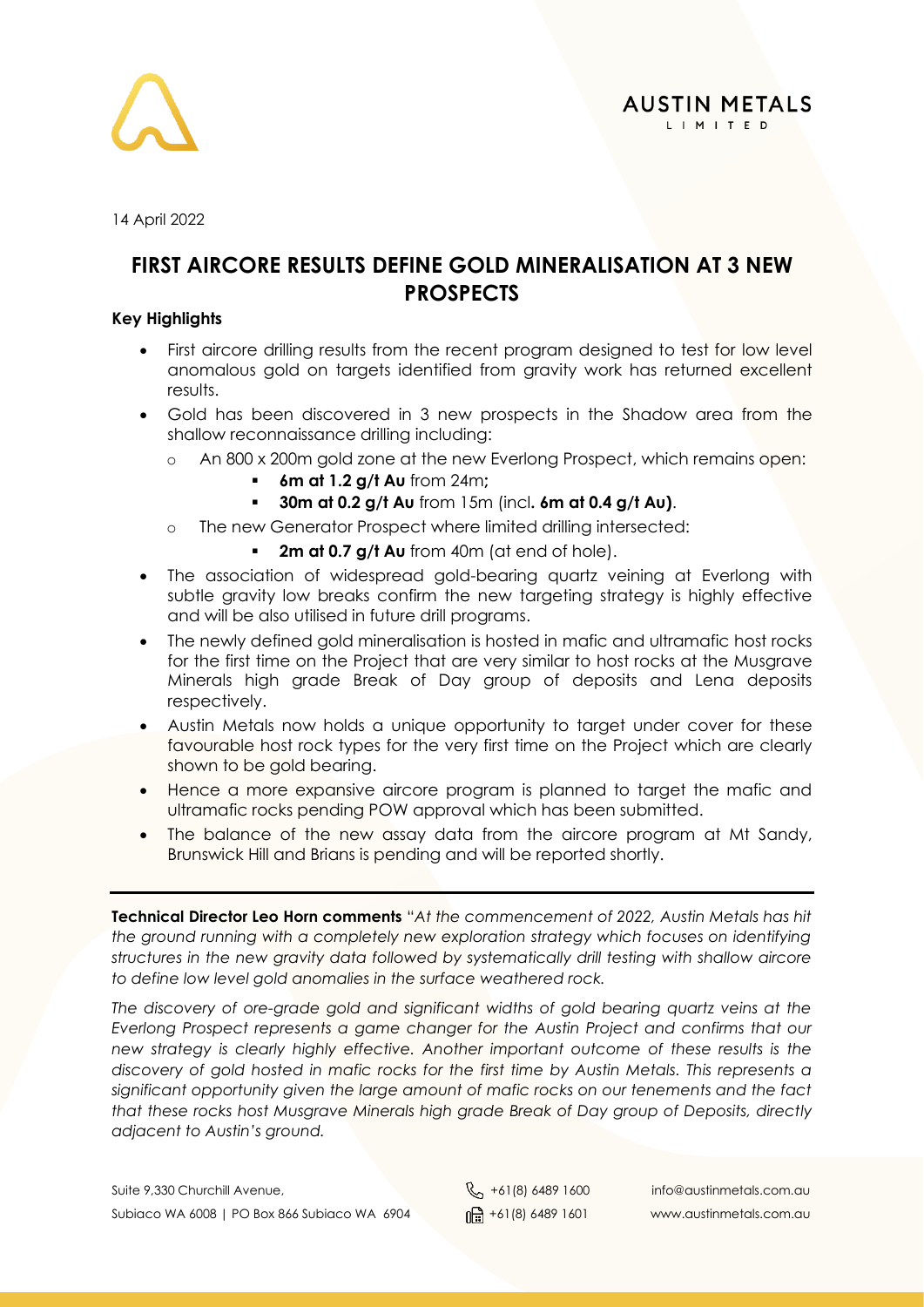

#### **AUSTIN METALS** L I M I T E D

*Given the multitude of other gravity targets across the very large ground package we are extremely excited to launch into a larger campaign of aircore testing of many more targets across the Project in order to prove the extensive hidden potential at Austin.*"

Austin Metals Limited (ASX: **AYT**, "**Austin Metals**", "the **Company**") is pleased to announce the completion of a major phase of aircore drilling where preliminary assays have been received at the Shadow Prospect Area within the Austin Gold Project in Western Australia.

#### **Aircore Drilling at the Shadow Prospect Area**

During the months of March of this year and also July 2021, Austin Metals completed a total of 193 shallow aircore holes for 5,168 metres at the Shadow target area (Table 1). The primary aim of the drilling was to define shallow, low-level anomalies >0.05 g/t Au in areas defined by:

- 1. Subtle gravity low 'breaks' identified in the ground gravity survey, particularly those in a similar orientation to the high-grade structures identified by Musgrave Minerals such as *Starlight* (See AYT announcement 14 March 2022).
- 2. Gold-in-soil geochemical anomalies identified from the ultrafine fraction soil survey as well as extensive gold nuggets observed by prospectors at surface (See AYT announcement 13 September 2021).
- 3. North-west trending structures identified in the airborne magnetic data (See AYT announcement 5 May 2021).



*Figure 1: First vertical derivative gravity image at the Austin Gold project at the Shadow Area showing the highlight shallow aircore drilling results and interpreted gold-bearing structures***.**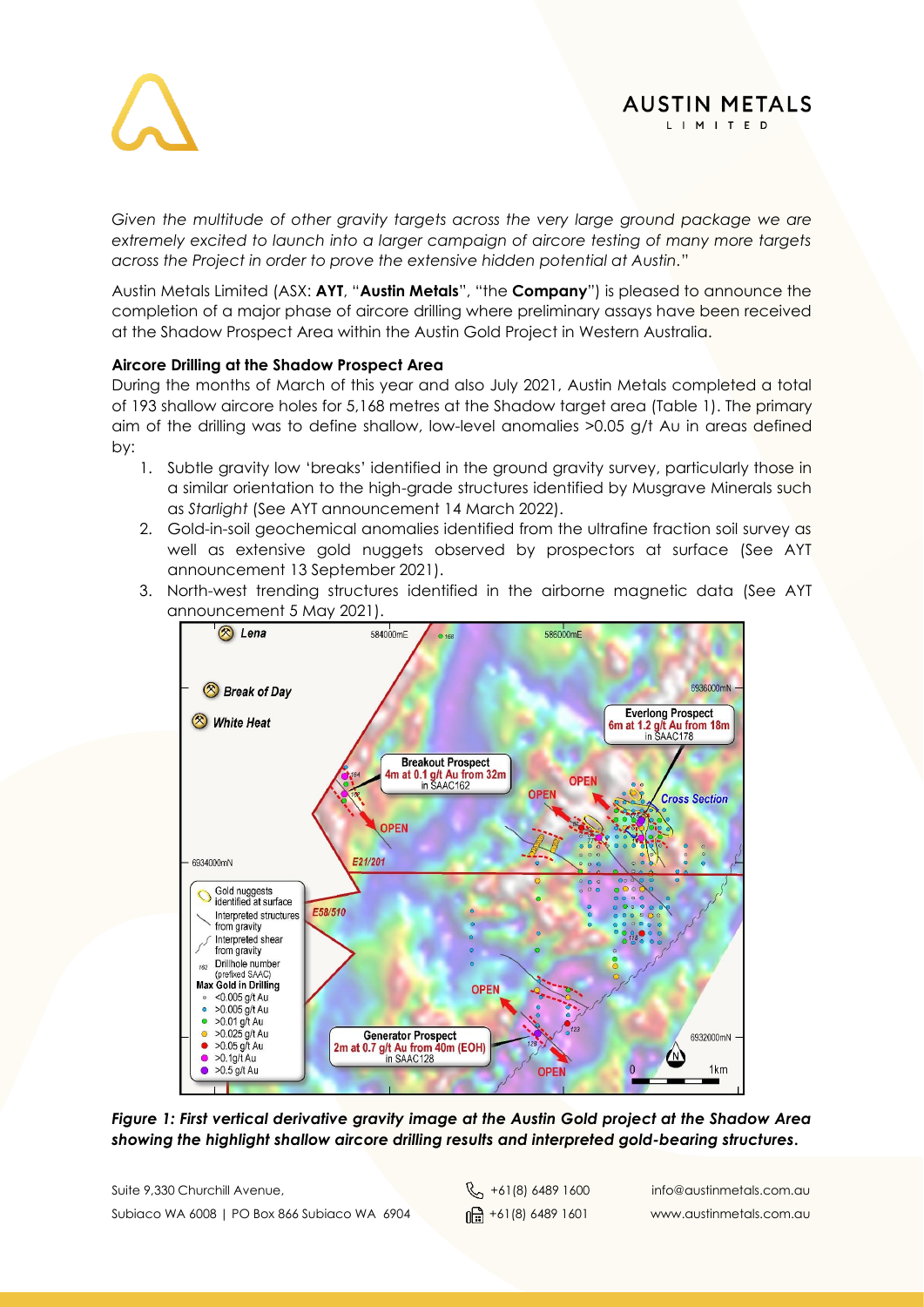

#### Everlong Prospect

The highlight new assay results have been returned at the newly discovered *Everlong* Prospect primarily as a direct result of targeting utilising the new gravity data. The aircore drilling has defined a zone of weathered mafic rocks with thick zones of intensive quartz veining (20-100%) that is 20-40m thick and extends for 60m and is open at depth to the southwest (Figure 2). Thick zones of quartz veining are all highly elevated in gold >0.05 g/t Au with internal higher grade intersections:

- **6m at 1.2 g/t Au\*** from 24m in SAAC178;
- **30m at 0.2 g/t Au\*** from 15m in SAAC179
	- o incl**. 6m at 0.4 g/t Au\*;** and
- **18m at 0.13 g/t Au\*** from 24m in SAAC180

The intensive zone of gold-bearing quartz veining at the *Everlong* Prospect is strongly associated with a subtle northwest-trending gravity low (Figure 1). This trend is strongly associated with elevated gold in the aircore holes with maximum gold assays in the range of 0.01 to 0.08 g/t Au that defines a trend 800m long and 200m wide and open to the northwest and southeast (Figure 1).



*\*All assays are 6m spear composite assays and final results for 1m composites are pending.*

*Figure 2: Interpreted cross section at the Everlong Prospect.*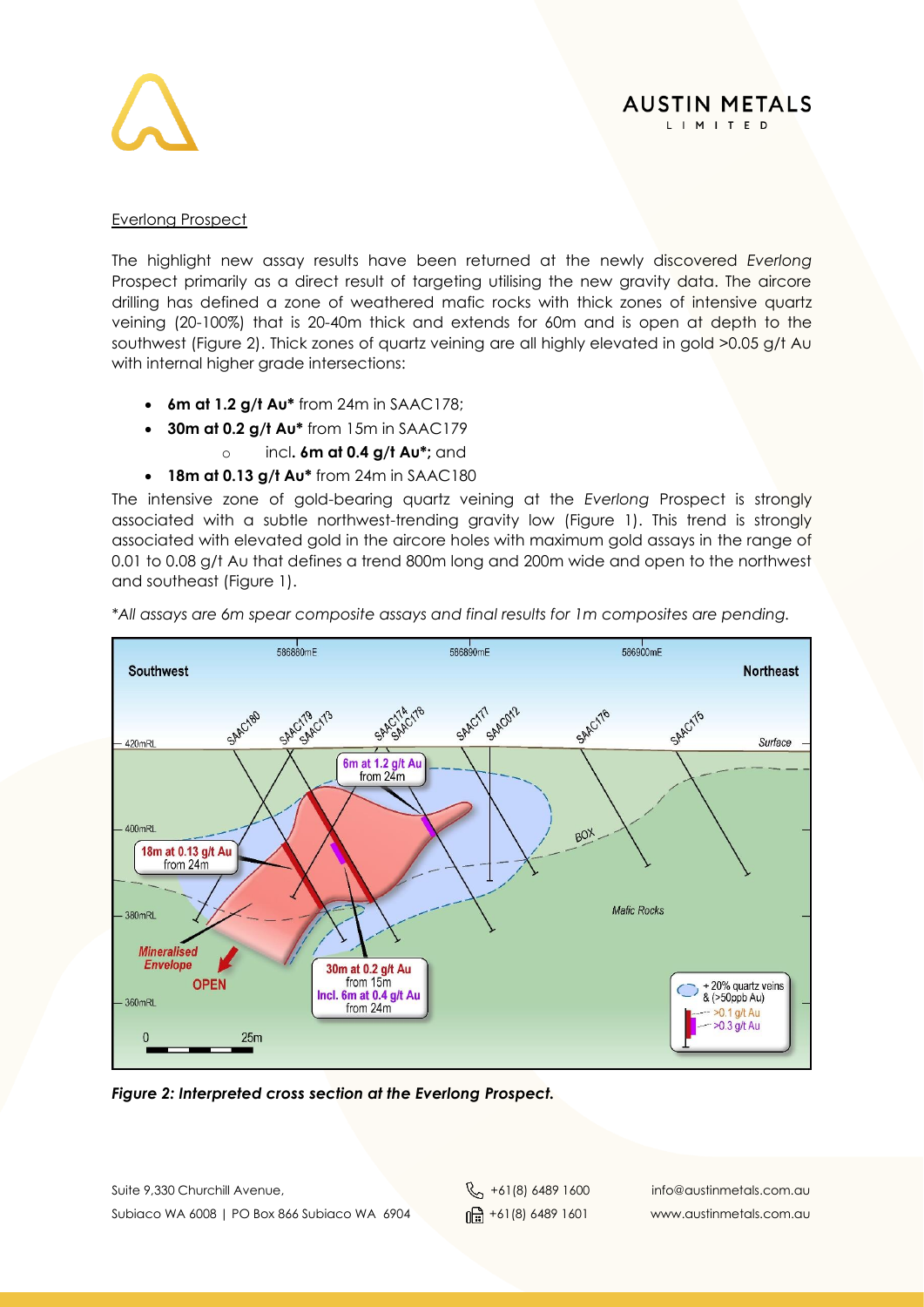



It is interesting to note that mineralisation at *Everlong* is hosted in mafic rocks for the first time on the Austin Project. Most of the mineralisation at the Musgrave Minerals high-grade Beak of Day group of deposits and structures are all primarily hosted within various mafic rocks. It is clear that mafic rocks are likely to be the favourable host rock for gold deposits across the Austin Project. Importantly, mafic rocks have never before been the target host rock by previous explorers who have specifically focused only on the banded iron formations (BIF) units that generally outcrop as topographic highs throughout the district.

It is also important to note that the gold-bearing veins intersected in drilling at Everlong are very likely to be the in-situ bedrock source of the extensive gold nuggets identified at surface by prospectors over a large area of 750m by 300m (See AYT announcement 13 September 2021). The widespread distribution of nuggets, many still attached to quartz veins (Figure 3), indicates the bedrock source is likely to be of a similar length (i.e. >750m).



*Figure 3: Photograph of several gold nuggets recovered from the shadow prospect area.*

#### Generator Prospect

SAAC128 intersected ultramafic rocks at the base of hole from 15m to 42m end of hole beneath a volcanic dacite at surface. Gold mineralisation occurs withing the ultramafic rock in two intervals:

- **2m at 0.74 g/t Au** from 40m (at end of hole) in SAAC128**; and**
- an upper zone of **4m at 0.1 g/t Au** from 28 m.

Mineralisation at *Generator* is associated with a subtle northwest-trending gravity feature but potentially more importantly it is also located close to a regional scale northeast trending gravity low that extends for many kilometres and may represent a regional shear zone (Figure 1). It is interesting to note that the Musgrave Minerals bulk-tonnage Lena gold deposit is hosted by ultramafic rocks withing a major shear zone. In addition, gold mineralisation at Generator is wide open to the south, east and west (Figure 1).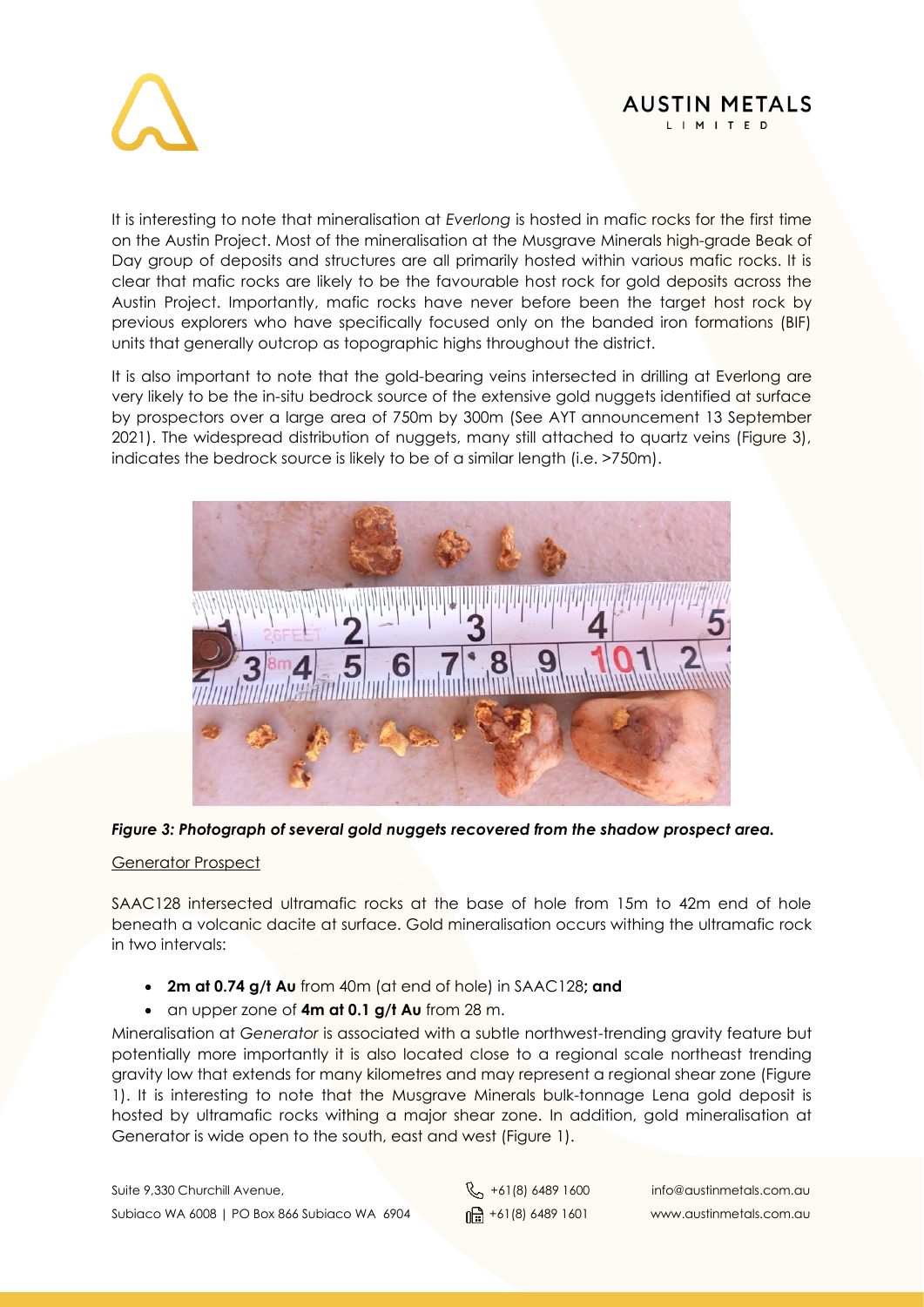

#### Breakout Prospect

Drillhole SAAC162 intersected a sequence of weather meta-sandstone with a 1m zone of intensive (15%) quartz veining from 41 to 42m then sporadic quartz veining to 46m at end of hole. A 4m composite assay at the end of hole returned:

#### • **4m at 0.1 g/t Au** from 32m in SAAC162

The prospect lies on a prominent gravity break feature that may extend many kilometres to the southeast and open to the northwest up to the property boundary toward the Musgrave Break of Day deposit (Figure 1).

#### **Conclusions and Next Steps**

Several important implications have been determined from the aircore programs:

1. Interpretation of subtle gravity breaks are an extremely important tool for exploration across the project since they may represent zone of significant gold-bearing quartz veining like that discovered at *Everlong*.

Further aircore drilling to test a multitude of other gravity structures and targets at is planned by Austin Metals at Shadow and across the tenure. A gravity survey is also planned across the eastern Tuckabianna belt to enable the adoption of a similar exploration strategy.

- 2. Gold mineralisation on the Austin Project is clearly hosted in very similar favourable host rocks to those on the Musgrave Tenure such as mafic rocks at *Everlong* and ultramafic rocks at *Generator*. These poorly exposed rock types, that are almost all entirely covered by soil and scree of variable depth, have never been targeted by previous explorers due to the focus on well-outcropping BIF's that are known by surface prospectors to host gold in places. Austin plans to better map the mafic and ultramafic lithologies across the tenure and target these favourable host lithologies where they are intersected by potential cross-structures.
- 3. Mineralisation intersected at *Everlong, Generator* and *Breakout* represent the first breakthoughs in gold exploration in the Shadow Prospect Area for Austin Metals. All 3 prospects are exciting new targets in their own right for further follow up drilling at depth and along strike with aircore and RC drilling respectively.
- 4. Gold bearing veins at *Everlong* are very likely to be the bedrock source for the gold nuggets recovered at surface over a widespread area of 750m by 300m. The widespread distribution of nuggets indicates the bedrock source is likely to be of a similar size.

Assays are pending for the balance of aircore holes at *Mt Sandy, Brunwick Hill* and *Brians* and will be reported shortly.

This announcement has been authorised by the Board of Directors of Austin Metals Limited.

#### **-ENDS-**

#### **Contact details**

Sonu Cheema (Director and Company Secretary) Ph: +61 (8) 6489 1600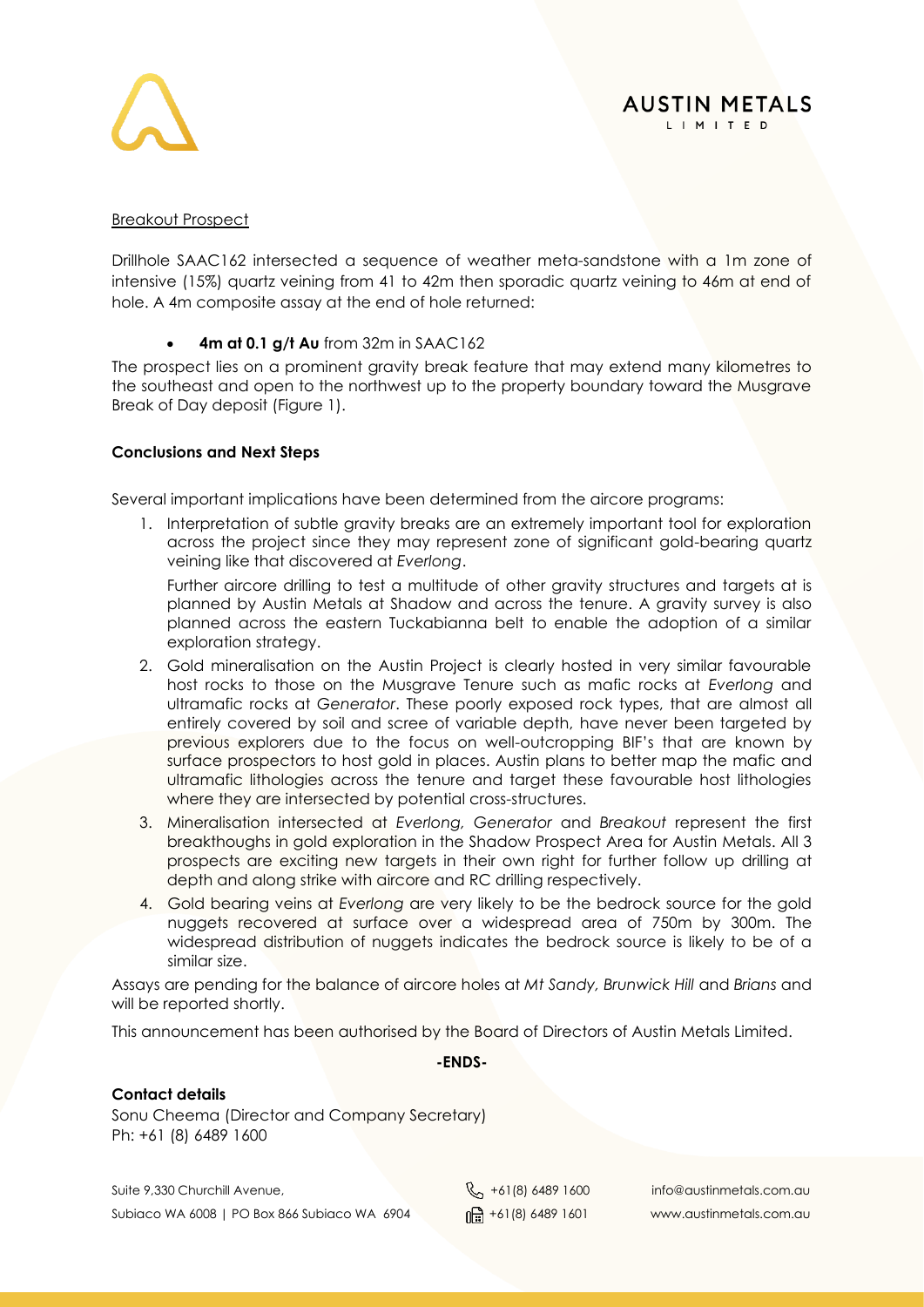

Fax: +61 (8) 6489 1601 Email: [info@austinmetals.com.au](mailto:info@austinmetals.com.au) 

#### **About Austin Metals**

Austin Metals Limited (**AYT**) is a base and precious metals explorer focused on the prolific mining districts of Broken Hill, the Cobar Basin and the Lachlan Fold Belt of New South Wales, Australia. AYT's flagship Austin Gold Project is located in the highly prospective Murchison greenstone province of Western Australia, directly adjacent to the Cue Gold Project owned by Musgrave Minerals Limited (ASX:MGV), which includes the high grade Break of Day Deposit and Starlight discovery. The Company has also secured a significant ground holding of the Tallering Greenstone belt in the prolific Murchison gold mining region of Western Australia located 150 km south of the Golden Grove deposit.

#### *CAUTION REGARDING FORWARD LOOKING INFORMATION*

*This document contains forward looking statements concerning Austin Metals Limited. Forward-looking statements are not statements of historical fact and actual events and results may differ materially from those described in the forward-looking statements as a result of a variety of risks, uncertainties and other factors. Forward-looking statements are inherently subject to business, economic, competitive, political and social uncertainties and contingencies. Many factors could cause the Company's actual results to differ materially from those expressed or implied in any forward-looking information provided by the Company, or on behalf of, the Company. Such factors include, among other things, risks relating to additional funding requirements, metal prices, exploration, development and operating risks, competition, production risks, regulatory restrictions, including environmental regulation and*  liability and potential title disputes. Forward looking statements in this document are based on Austin Metal's beliefs, opinions and *estimates of Austin Metals as of the dates the forward-looking statements are made, and no obligation is assumed to update forward looking statements if these beliefs, opinions and estimates should change or to reflect other future development.*

#### *COMPETENT PERSONS STATEMENT*

*The information in this announcement that relates to Exploration Results is based on and fairly represents information and supporting documentation prepared by Mr Leo Horn. Mr Horn is a Director of Austin Metals Limited and a member of the Australian Institute of Geoscientists. Mr Horn has sufficient experience relevant to the styles of mineralisation and types of deposits which are covered in this announcement and to the activity which they are undertaking to qualify as a Competent Person as defined in the 2012 edition of the 'Australasian Code for Reporting of Exploration Results, Mineral Resources and Ore Reserves' ("JORC Code"). Mr Horn consents to the inclusion in this announcement of the matters based on his information in the form and context in which it appears.*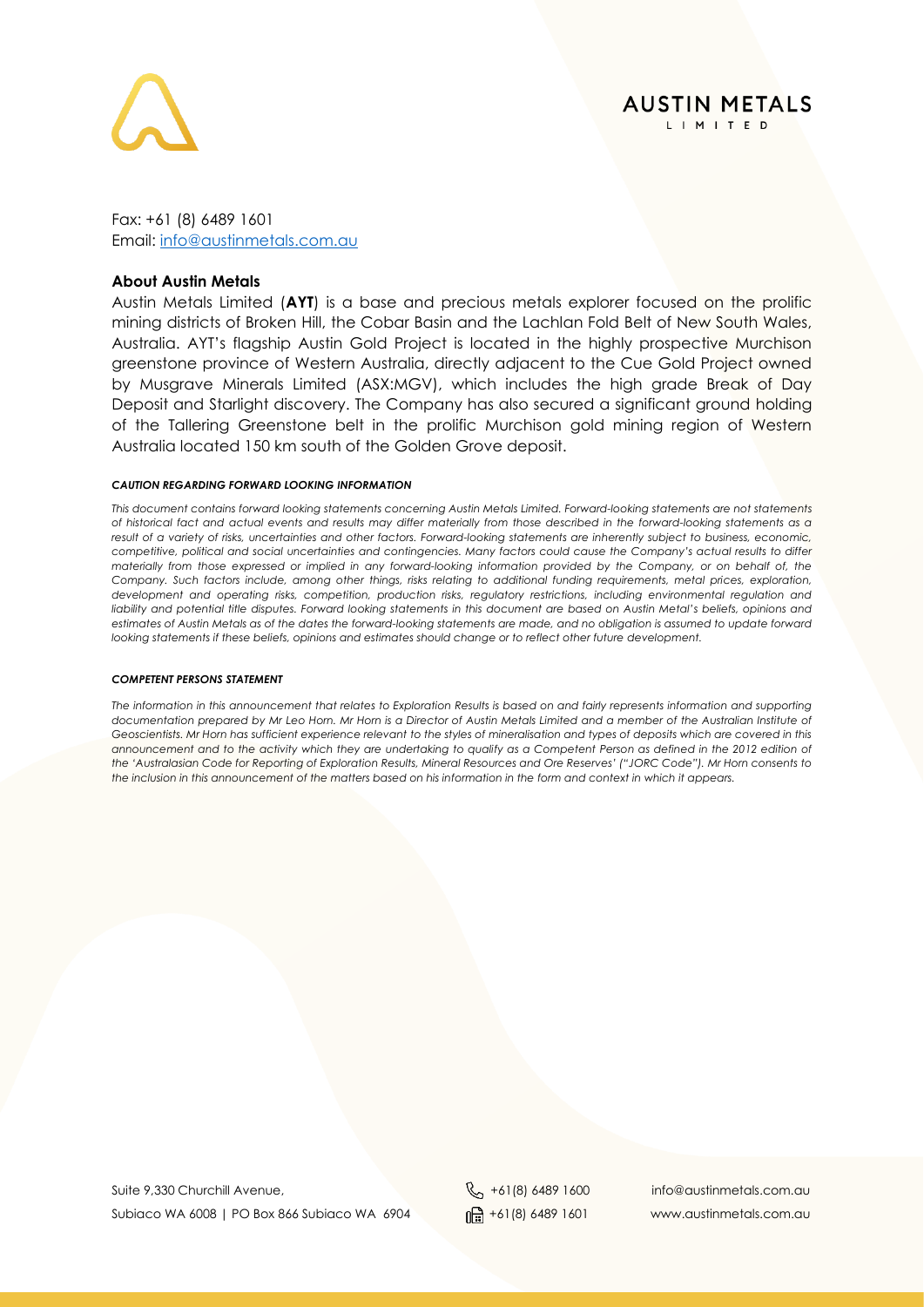| HoleID  |    | Hole Type Max Depth | Dip | Azi          |           |        | MGA_Grid_ID   MGA_Easting   MGA_Northing | Prospect |
|---------|----|---------------------|-----|--------------|-----------|--------|------------------------------------------|----------|
| SAAC012 | AC | 31                  | -90 | 0            | MGA94 50S | 586900 | 6934511                                  | shadow   |
| SAAC014 | AC | 23                  | -90 | 0            | MGA94 50S | 586892 | 6934291                                  | shadow   |
| SAAC070 | AC | 28                  | -90 | 0            | MGA94 50S | 586406 | 6934294                                  | shadow   |
| SAAC087 | AC | $\overline{2}$      | -90 | 0            | MGA94_50S | 586204 | 6934404                                  | shadow   |
| SAAC118 | AC | 44                  | -90 | 0            | MGA94 50S | 586904 | 6933195                                  | shadow   |
| SAAC123 | AC | 59                  | -90 | 0            | MGA94 50S | 586046 | 6932156                                  | shadow   |
| SAAC128 | AC | 42                  | -90 | 0            | MGA94 50S | 585704 | 6932047                                  | shadow   |
| SAAC138 | AC | 13                  | -90 | 0            | MGA94 50S | 585702 | 6933800                                  | shadow   |
| SAAC162 | AC | 46                  | -90 | 0            | MGA94 50S | 583487 | 6934795                                  | shadow   |
| SAAC164 | AC | 0                   | -90 | $\mathbf{0}$ | MGA94 50S | 583496 | 6934996                                  | shadow   |
| SAAC173 | AC | 46                  | -60 | 210          | MGA94 50S | 586877 | 6934472                                  | shadow   |
| SAAC174 | AC | 40                  | -60 | 210          | MGA94 50S | 586890 | 6934487                                  | shadow   |
| SAAC178 | AC | 48                  | -60 | 30           | MGA94 50S | 586892 | 6934488                                  | shadow   |
| SAAC179 | AC | 46                  | -60 | 30           | MGA94 50S | 586880 | 6934468                                  | shadow   |
| SAAC180 | AC | 51                  | -60 | 30           | MGA94_50S | 586873 | 6934458                                  | shadow   |
| SAAC184 | AC | 14                  | -60 | 30           | MGA94_50S | 585724 | 6934258                                  | shadow   |
| SAAC192 | AC | 21                  | -60 | 30           | MGA94 50S | 585920 | 6934257                                  | shadow   |

#### *Table 1: Collar information for all air core drill holes that intersected >0.05 g/t Au.*

*Table 2: Composite assay results for all aircore drill holes that intersected >0.05 g/t Au.*

| HoleID          | From     | To             | Interval       | Sample Type            | Au ppm | Cutoff        | Propsect        | <b>Comments</b>              |
|-----------------|----------|----------------|----------------|------------------------|--------|---------------|-----------------|------------------------------|
| SAAC012         | 25       | 28             | 3              | 3M COMP (Fire Assay)   | 0.09   | $0.05$ g/t Au | Everlong        |                              |
| SAAC014         | 21       | 23             | $\overline{2}$ | 1m COMP (Photon Assay) | 0.12   | $0.05$ g/t Au | Everlong        | End of Hole Sample           |
| SAAC070         | 0        | 4              | 0              | 4M COMP (Fire Assay)   | 0.1    | $0.05$ g/t Au |                 |                              |
| SAAC087         | 0        | $\overline{2}$ | $\overline{2}$ | 2M COMP (Fire Assay)   | 0.06   | $0.05$ g/t Au |                 | End of Hole Sample           |
| SAAC118         | 0        | 4              | 4              | 4M COMP (Fire Assay)   | 0.06   | $0.05$ g/t Au |                 |                              |
| SAAC123         | 24       | 28             | 4              | 4M COMP (Fire Assay)   | 0.06   | $0.05$ g/t Au | Generator       |                              |
| SAAC128         | 28       | 32             | 4              | 4M COMP (Fire Assay)   | 0.08   | $0.05$ g/t Au | Generator       |                              |
| SAAC128         | 40       | 42             | $\overline{2}$ | 2M COMP (Fire Assay)   | 0.74   | $0.5$ g/t Au  |                 | Generator End of Hole Sample |
| SAAC138         | 12       | 13             | $\mathbf{1}$   | 1m COMP (Photon Assay) | 0.05   | $0.05$ g/t Au |                 | End of Hole Sample           |
| SAAC162         | 32       | 36             | 4              | 4M COMP (Fire Assay)   | 0.08   | $0.05$ g/t Au | Breakaway       |                              |
| SAAC164         | 0        | $\overline{2}$ | $\overline{2}$ | 2M COMP (Fire Assay)   | 0.08   | $0.05$ g/t Au | Breakawav       |                              |
| SAAC173         | $\Omega$ | 6              | 6              | 6m Comp (Photon Assay) | 0.05   | $0.05$ g/t Au | Everlong        |                              |
| SAAC173         | 36       | 46             | 12             | 6m Comp (Photon Assay) | 0.05   | $0.05$ g/t Au | Everlong        | End of Hole Sample           |
| SAAC174         | $\Omega$ | 6              | 6              | 6m Comp (Photon Assay) | 0.06   | $0.05$ g/t Au | Everlong        |                              |
| SAAC174         | 24       | 36             | 12             | 6m Comp (Photon Assay) | 0.06   | $0.05$ g/t Au | Everlong        |                              |
| SAAC178         | 0        | 24             | 24             | 6m Comp (Photon Assay) | 0.33   | $0.05$ g/t Au | Everlong        |                              |
| including       | 18       | 24             | 4              | 6m Comp (Photon Assay) | 1.16   | $0.5$ g/t Au  | <b>Everlong</b> |                              |
| SAAC179         | 0        | 46             | 46             | 6m Comp (Photon Assay) | 0.12   | $0.05$ g/t Au | Everlong        | Mineralised at end of hole   |
| including       | 6        | 36             | 30             | 6m Comp (Photon Assay) | 0.16   | $0.1$ g/t Au  | Everlong        |                              |
| including       | 24       | 30             | 4              | 6m Comp (Photon Assay) | 0.37   | 0.2 g/t Au    | Everlong        |                              |
| <b>SAAC0180</b> | 0        | 51             | 51             | 6m Comp (Photon Assay) | 0.08   | $0.05$ g/t Au | Everlong        | Mineralised at end of hole   |
| including       | 24       | 42             | 18             | 6m Comp (Photon Assay) | 0.13   | $0.1$ g/t Au  |                 |                              |
| SAAC184         | 0        | 6              | 6              | 6m Comp (Photon Assay) | 0.05   | $0.05$ g/t Au |                 |                              |
| SAAC192         | 0        | 6              | 6              | 6m Comp (Photon Assay) | 0.05   | $0.05$ g/t Au |                 |                              |

Suite 9,330 Churchill Avenue, +61(8) 6489 1600 info@austinmetals.com.au Subiaco WA 6008 | PO Box 866 Subiaco WA 6904 | and 1818 6489 1601 | www.austinmetals.com.au

**AUSTIN METALS** L I M I T E D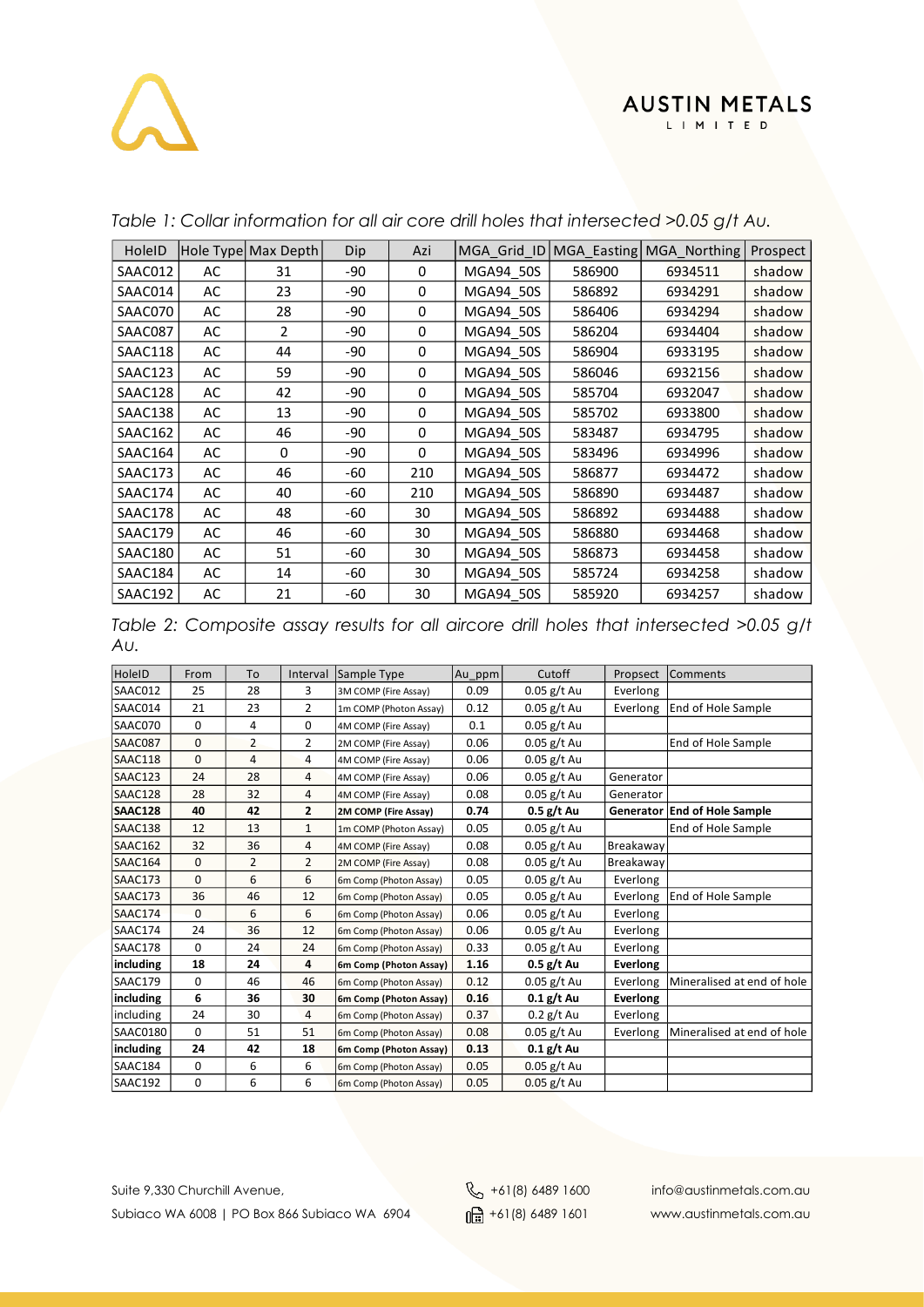

#### *Appendix 1: The following tables are provided to ensure compliance with the JORC Code (2012) requirements for the reporting of the Austin Gold Project*

**Section 1: Sampling Techniques and Data** (Criteria in this section apply to all succeeding sections)

| <b>Criteria</b>        | <b>JORC Code explanation</b>                                                                                                                                                                                                                                                                                                                                                                                                                                                                                                                                                                                                 | Commentary                                                                                                                                                                                                                                                                                                                                                                                                                                                                                                                                                                                                                                                                                                                                                                                                                                                                            |
|------------------------|------------------------------------------------------------------------------------------------------------------------------------------------------------------------------------------------------------------------------------------------------------------------------------------------------------------------------------------------------------------------------------------------------------------------------------------------------------------------------------------------------------------------------------------------------------------------------------------------------------------------------|---------------------------------------------------------------------------------------------------------------------------------------------------------------------------------------------------------------------------------------------------------------------------------------------------------------------------------------------------------------------------------------------------------------------------------------------------------------------------------------------------------------------------------------------------------------------------------------------------------------------------------------------------------------------------------------------------------------------------------------------------------------------------------------------------------------------------------------------------------------------------------------|
| Sampling<br>techniques | Nature and quality of sampling<br>(eg cut channels, random<br>chips, or specific specialised<br>industry standard<br>measurement tools<br>appropriate to the minerals<br>under investigation, such as<br>down hole gamma sondes, or<br>handheld XRF instruments,<br>etc). These examples should<br>not be taken as limiting the<br>broad meaning of sampling.<br>Include reference to measures<br>taken to ensure sample<br>representivity and the<br>appropriate calibration of any<br>measurement tools or systems<br>used.                                                                                                | Sampling procedures adopted by Austin Metals<br>$\bullet$<br>recently at the project utilise a aircore rig from which<br>a 4m or 6m composite 1-2 kg spear sample or 1m<br>composite 1-2 kg cone split sample was taken.<br>Selected 4m composite samples are pulverized to<br>produce either a 50 g charge for fire assay with ICP-<br>atomic absorption spectrometry analysis (detection<br>limit 0.005 ppm Au) for gold at ALS in Perth. Selected<br>6m composite samples are pulverized to produce a<br>500g jar then subject to ChrysosTM Photon Assay<br>analysis technique (detection limit 0.02ppm Au) for<br>gold at Intertek Genalysis in Perth. These industry<br>standard sampling procedures are considered to be<br>adequate for the identification of >0.05 g/t Au<br>aircore anomalies for the style of gold deposit and<br>for the reporting of Exploration Results. |
|                        | Aspects of the determination<br>of mineralisation that are<br>Material to the Public Report.<br>In cases where 'industry<br>standard' work has been done<br>this would be relatively simple<br>(eg 'reverse circulation drilling<br>was used to obtain 1 m<br>samples from which 3 kg was<br>pulverised to produce a 30 g<br>charge for fire assay'). In other<br>cases more explanation may<br>be required, such as where<br>there is coarse gold that has<br>inherent sampling problems.<br>Unusual commodities or<br>mineralisation types (eg<br>submarine nodules) may<br>warrant disclosure of detailed<br>information. |                                                                                                                                                                                                                                                                                                                                                                                                                                                                                                                                                                                                                                                                                                                                                                                                                                                                                       |
| Drilling<br>techniques | Drill type (eg core, reverse<br>$\bullet$<br>circulation, open-hole<br>hammer, rotary air blast,<br>auger, Bangka, sonic, etc) and<br>details (eg core diameter,<br>triple or standard tube, depth                                                                                                                                                                                                                                                                                                                                                                                                                           | In August 2021 and March 2022, Austin Metals<br>$\bullet$<br>contracted a truck mounted Aircore-Slimline RC rig<br>from Gyro Drilling equipped with Air 750 CFM / 250<br>PSI Sullair Compressor with additional Air Booster<br>Support 750 CFM / 250PSI and also a hammer to go                                                                                                                                                                                                                                                                                                                                                                                                                                                                                                                                                                                                       |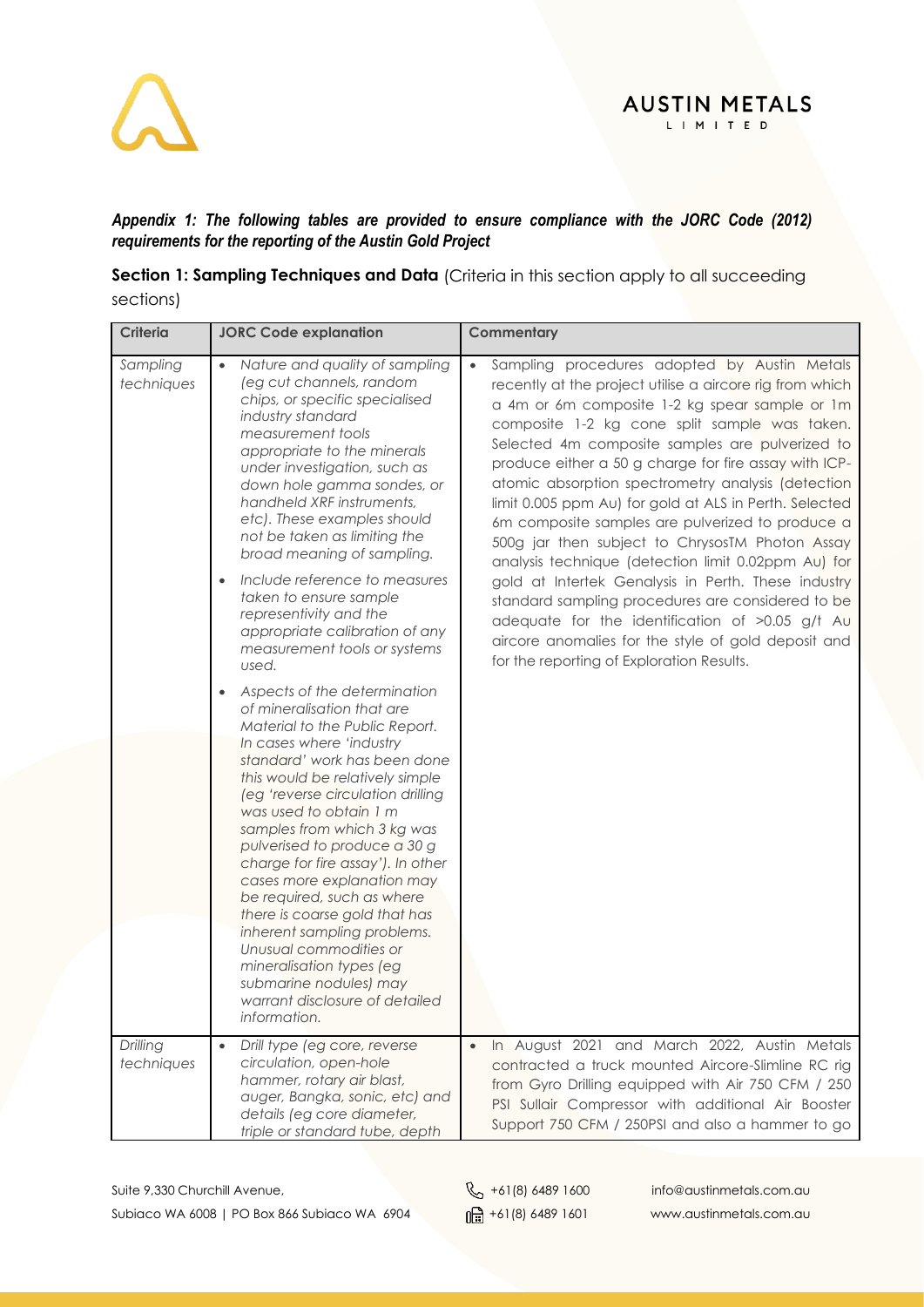

| <b>Criteria</b>                                                                                                                                                                                                                                                | <b>JORC Code explanation</b>                                                                                                                                                                 | Commentary                                                                                                                                                                                                                                                                    |
|----------------------------------------------------------------------------------------------------------------------------------------------------------------------------------------------------------------------------------------------------------------|----------------------------------------------------------------------------------------------------------------------------------------------------------------------------------------------|-------------------------------------------------------------------------------------------------------------------------------------------------------------------------------------------------------------------------------------------------------------------------------|
|                                                                                                                                                                                                                                                                | of diamond tails, face-<br>sampling bit or other type,<br>whether core is oriented and if<br>so, by what method, etc).                                                                       | deeper into bedrock in selected holes.                                                                                                                                                                                                                                        |
| Drill sample<br>Method of recording and<br>$\bullet$<br>$\bullet$<br>assessing core and chip<br>recovery<br>sample recoveries and results<br>assessed.<br>Measures taken to maximise<br>sample recovery and ensure<br>representative nature of the<br>samples. |                                                                                                                                                                                              | Recoveries for all sampling methods are recorded by<br>the geologist during the drill program. No recovery<br>issues were identified during the drill program within<br>mineralised intervals. Sample representation<br>is.<br>considered to be adequate for the reporting of |
|                                                                                                                                                                                                                                                                | <b>Exploration Results.</b>                                                                                                                                                                  |                                                                                                                                                                                                                                                                               |
|                                                                                                                                                                                                                                                                | Whether a relationship exists<br>$\bullet$<br>between sample recovery and<br>grade and whether sample<br>bias may have occurred due<br>to preferential loss/gain of<br>fine/coarse material. |                                                                                                                                                                                                                                                                               |

Suite 9,330 Churchill Avenue, et al. (8) 4489 1600 info@austinmetals.com.au Subiaco WA 6008 | PO Box 866 Subiaco WA 6904  $\frac{1}{\ln 2}$  +61(8) 6489 1601 www.austinmetals.com.au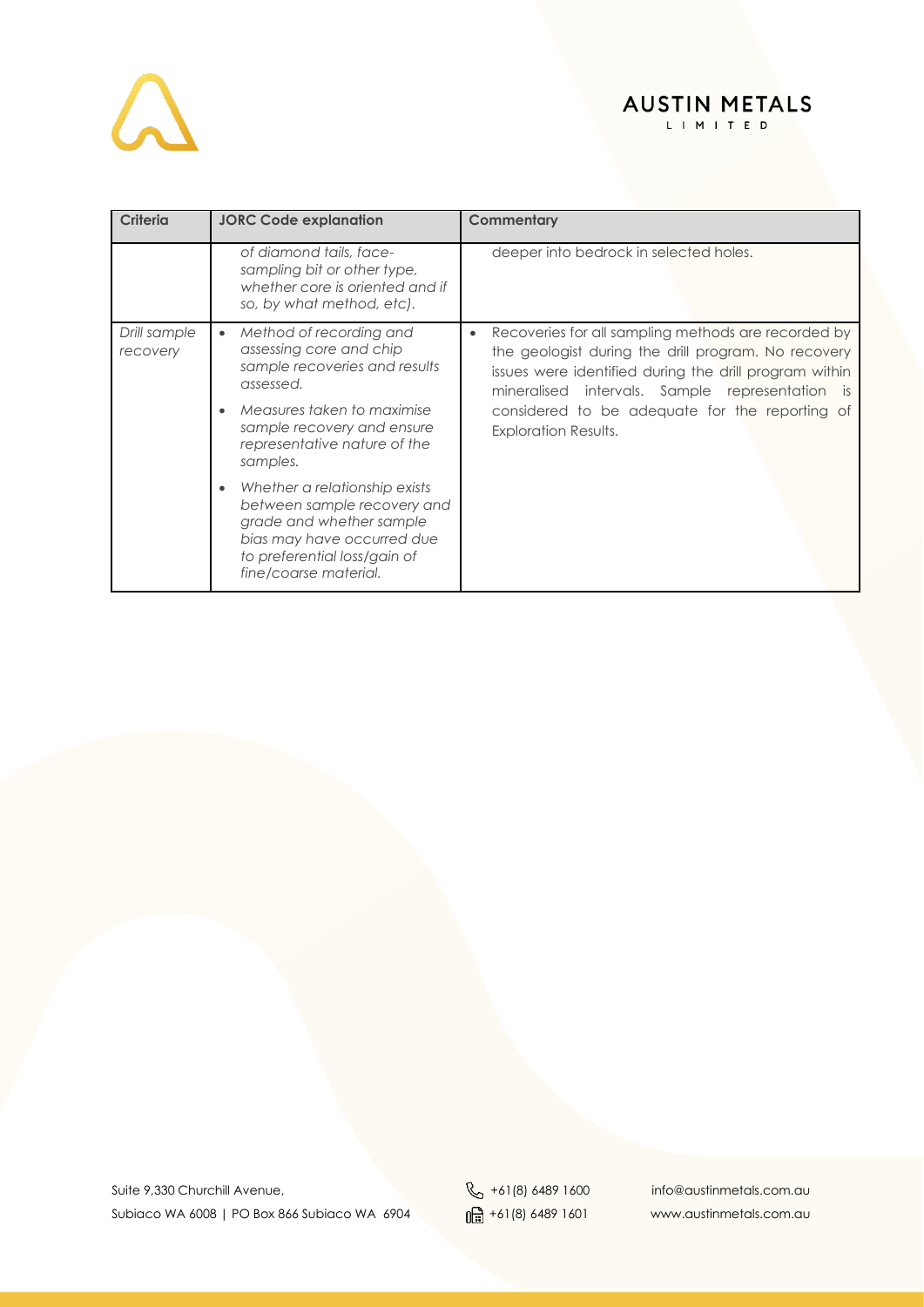# $\Delta$

## **AUSTIN METALS**

L I M I T E D

| <b>Criteria</b>                                         | <b>JORC Code explanation</b>                                                                                                                                                                                                                                                                                                                                           | Commentary                                                                                                                                                                                                                                        |
|---------------------------------------------------------|------------------------------------------------------------------------------------------------------------------------------------------------------------------------------------------------------------------------------------------------------------------------------------------------------------------------------------------------------------------------|---------------------------------------------------------------------------------------------------------------------------------------------------------------------------------------------------------------------------------------------------|
| Logging                                                 | Whether core and chip samples<br>have been geologically and<br>geotechnically logged to a level<br>of detail to support appropriate<br>Mineral Resource estimation,<br>mining studies and metallurgical<br>studies.                                                                                                                                                    | Detailed geological logs were recorded by the<br>geologist for the entire length of all aircore<br>holes. The lithological logs are considered to be<br>adequate for the reporting of Exploration<br>Results.                                     |
|                                                         | Whether logging is qualitative or<br>quantitative in nature. Core (or<br>costean, channel, etc)<br>photography.                                                                                                                                                                                                                                                        |                                                                                                                                                                                                                                                   |
|                                                         | The total length and percentage<br>of the relevant intersections<br>logged.                                                                                                                                                                                                                                                                                            |                                                                                                                                                                                                                                                   |
| Sub-sampling<br>techniques and<br>sample<br>preparation | If core, whether cut or sawn and<br>$\bullet$<br>whether quarter, half or all core<br>taken.<br>If non-core, whether riffled, tube<br>sampled, rotary split, etc and                                                                                                                                                                                                   | Aircore samples were initially collected over<br>$\bullet$<br>4m or 6m composite intervals by spear<br>sampling methods. Once 4m or 6m composite<br>results are received, 1 metre representative<br>composite samples are selected for assay that |
|                                                         | whether sampled wet or dry.<br>For all sample types, the nature,<br>quality and appropriateness of the<br>sample preparation technique.<br>Quality control procedures                                                                                                                                                                                                  | were sampled with a cone splitter attached to<br>the aircore rig.<br>Samples were either submitted to ALS in Perth<br>$\bullet$<br>for gold by 50 g fire assay or to Intertek<br>Genalysis for ChrysosTM Photon Assay gold                        |
|                                                         | adopted for all sub-sampling<br>stages to maximise representivity<br>of samples.<br>Measures taken to ensure that the<br>sampling is representative of the<br>in-situ material collected, including<br>for instance results for field<br>duplicate/second-half sampling.<br>Whether sample sizes are<br>appropriate to the grain size of the<br>material being sample. | analysis.<br>Drilling and sampling procedures at Austin are<br>$\bullet$<br>considered to be the best practice and are<br>also considered to be adequate for the<br>reporting of Exploration Results.                                             |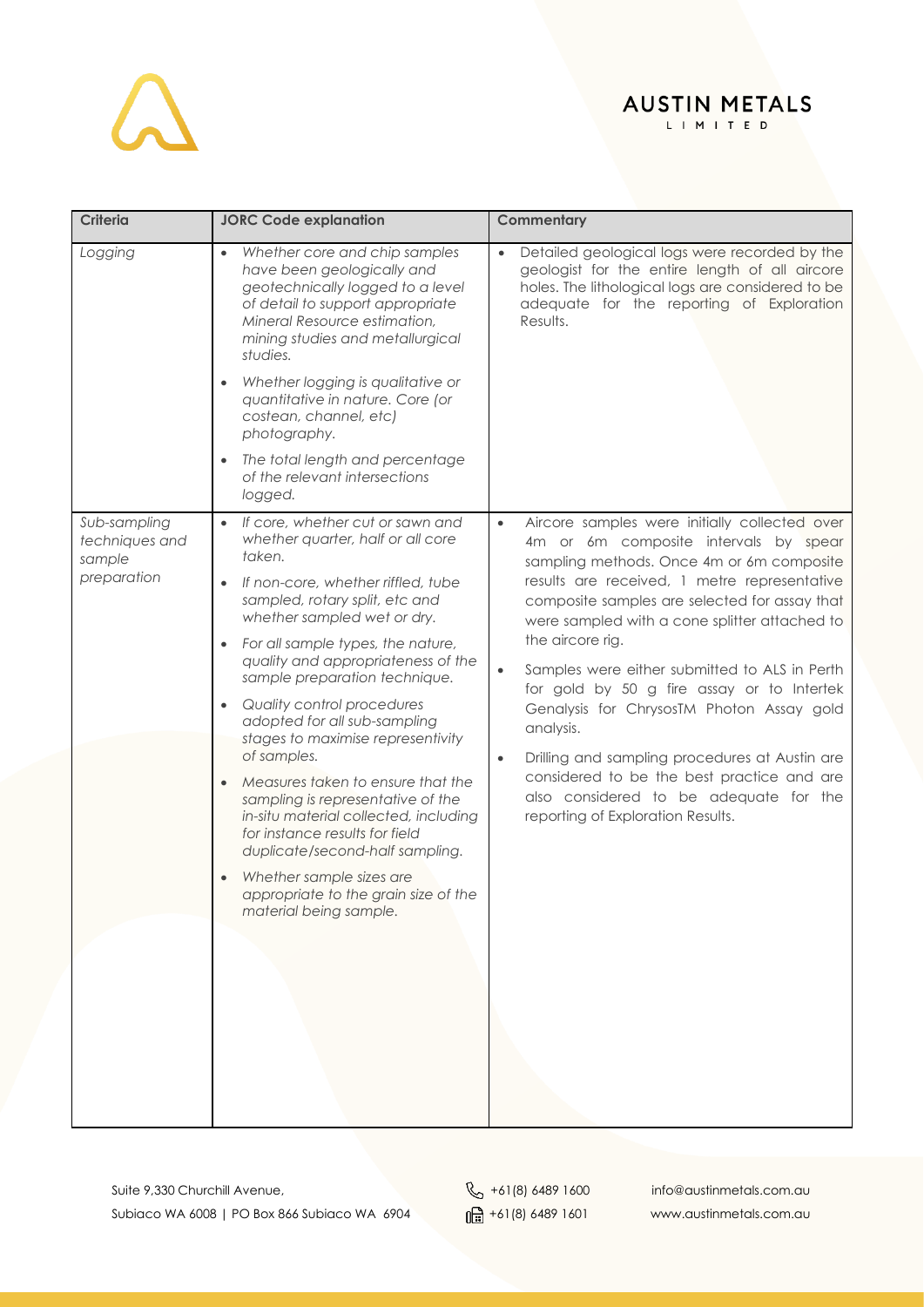L I M I T E D

| <b>Criteria</b>                                  | <b>JORC Code explanation</b>                                                                                                                                                                                                                                                                                                                                                                                                                                                                                                                                                                                                                                                                      | Commentary                                                                                                                                                                                                                                                                                                                                                                                                                                                                                                                                                                                                                                                                                                             |  |  |
|--------------------------------------------------|---------------------------------------------------------------------------------------------------------------------------------------------------------------------------------------------------------------------------------------------------------------------------------------------------------------------------------------------------------------------------------------------------------------------------------------------------------------------------------------------------------------------------------------------------------------------------------------------------------------------------------------------------------------------------------------------------|------------------------------------------------------------------------------------------------------------------------------------------------------------------------------------------------------------------------------------------------------------------------------------------------------------------------------------------------------------------------------------------------------------------------------------------------------------------------------------------------------------------------------------------------------------------------------------------------------------------------------------------------------------------------------------------------------------------------|--|--|
| Quality of assay<br>data and<br>laboratory tests | The nature, quality and<br>$\bullet$<br>appropriateness of the assaying<br>and laboratory procedures used<br>and whether the technique is<br>considered partial or total.<br>For geophysical tools,<br>$\bullet$<br>spectrometers, handheld XRF<br>instruments, etc, the parameters<br>used in determining the analysis<br>including instrument make and<br>model, reading times, calibrations<br>factors applied and their<br>derivation, etc.<br>Nature of quality control<br>$\bullet$<br>procedures<br>adopted (eg standards, blanks,<br>duplicates, external laboratory<br>checks) and whether acceptable<br>levels of accuracy (ie lack of bias)<br>and precision have been<br>established. | For 4m and 1m composite sampling methods,<br>$\bullet$<br>Austin QAQC sample procedures comprise the<br>insertion of standard gold samples at a rate of<br>2 in every 100 samples, blank samples 1 in<br>every 100 samples and field duplicates 2 in<br>every 100 samples. Assays are all within<br>acceptable tolerance and are considered to<br>be adequate for the reporting of Exploration<br>Results.<br>For 6m composite samples, QAQC samples<br>$\bullet$<br>are not inserted into the sample stream since<br>the primary purpose is to identify low-level gold<br>anomalies from reconnaissance aircore drilling<br>that are later re-assayed with a higher quality<br>sample with QAQC to verify the result. |  |  |
| Verification of<br>sampling and<br>assaying      | The verification of significant<br>$\bullet$<br>intersections by either<br>independent or alternative<br>company personnel.<br>The use of twinned holes.<br>$\bullet$<br>Documentation of primary data,<br>$\bullet$<br>data entry procedures, data<br>verification, data storage (physical<br>and electronic) protocols.<br>Discuss any adjustment to assay<br>$\bullet$<br>data.                                                                                                                                                                                                                                                                                                                | Twinning of significant intersections has not<br>$\bullet$<br>been completed by Austin.                                                                                                                                                                                                                                                                                                                                                                                                                                                                                                                                                                                                                                |  |  |
|                                                  |                                                                                                                                                                                                                                                                                                                                                                                                                                                                                                                                                                                                                                                                                                   |                                                                                                                                                                                                                                                                                                                                                                                                                                                                                                                                                                                                                                                                                                                        |  |  |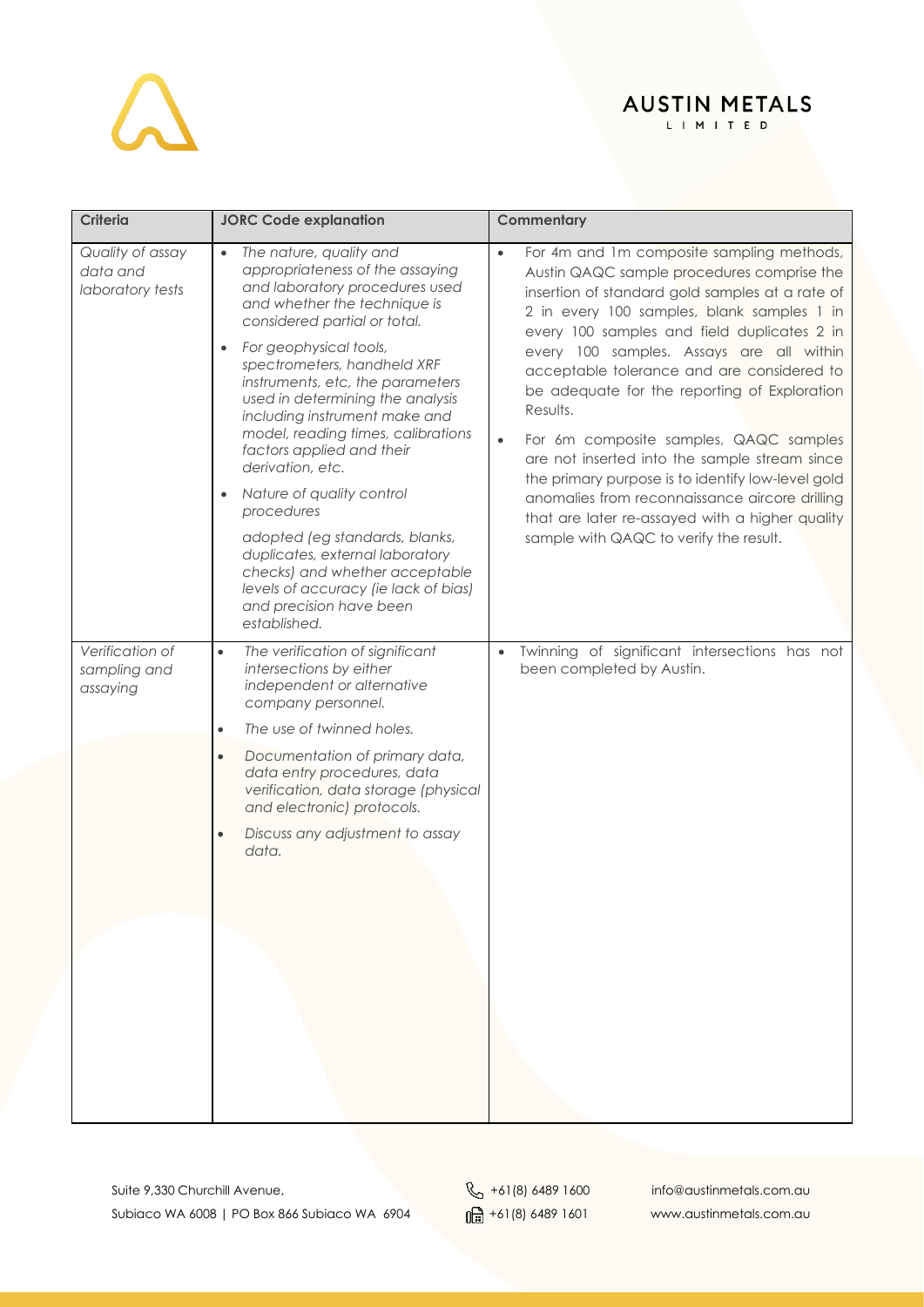

L I M I T E D

| <b>Criteria</b>                                                  | <b>JORC Code explanation</b>                                                                                                                                                                                                                                                                                                                                                                                        | Commentary                                                                                                                                                                                                                                                                                                                                                                                                                                                                                                                                                                                                                                                                                                                                                                                            |  |  |
|------------------------------------------------------------------|---------------------------------------------------------------------------------------------------------------------------------------------------------------------------------------------------------------------------------------------------------------------------------------------------------------------------------------------------------------------------------------------------------------------|-------------------------------------------------------------------------------------------------------------------------------------------------------------------------------------------------------------------------------------------------------------------------------------------------------------------------------------------------------------------------------------------------------------------------------------------------------------------------------------------------------------------------------------------------------------------------------------------------------------------------------------------------------------------------------------------------------------------------------------------------------------------------------------------------------|--|--|
| Location of data<br>points                                       | Accuracy and quality of surveys<br>$\bullet$<br>used to locate drill holes (collar<br>and down-hole surveys), trenches,<br>mine workings and other locations<br>used in Mineral Resource<br>estimation.<br>Specification of the grid system<br>used.<br>Quality and adequacy of                                                                                                                                     | Collar locations are taken using a handheld<br>$\bullet$<br>GPS.                                                                                                                                                                                                                                                                                                                                                                                                                                                                                                                                                                                                                                                                                                                                      |  |  |
|                                                                  | topographic control                                                                                                                                                                                                                                                                                                                                                                                                 |                                                                                                                                                                                                                                                                                                                                                                                                                                                                                                                                                                                                                                                                                                                                                                                                       |  |  |
| Data spacing<br>and distribution                                 | Data spacing for reporting of<br>$\bullet$<br><b>Exploration Results.</b><br>Whether the data spacing and<br>$\bullet$<br>distribution is sufficient to establish<br>the degree of geological and<br>grade continuity appropriate for<br>the Mineral Resource and Ore<br>Reserve estimation procedure(s)<br>and classifications applied.<br>Whether sample compositing has<br>been applied.                         | Aircore drilling in 2021 was conducted at very<br>$\bullet$<br>wide spacing at a nominal 100 m spacing on<br>lines spaced 100 m apart to in order to identify<br>very low level gold anomalies in the regolith<br>(weathering profile) to be followed up with infill<br>drilling.<br>Selected Aircore traverse lines in 2022 were<br>conducted at a much tighter spacing of 25m<br>apart and angled at 60 degrees toward the<br>northeast to drill across interpreted northwest<br>structures interpreted from the gravity data<br>Aircore samples were initially spear sample<br>composited to 4m or 6m intervals then 1m<br>composite cone split samples were submitted<br>over selected intervals.<br>Sample<br>spacing<br>procedures<br>and<br>are<br>considered appropriate for the reporting of |  |  |
| Orientation of<br>data in relation to<br>geological<br>structure | Whether the orientation of<br>$\bullet$<br>sampling achieves unbiased<br>sampling of possible structures and<br>the extent to which this is known,<br>considering the deposit type.<br>If the relationship between the<br>drilling orientation and the<br>orientation of key mineralised<br>structures is considered to have<br>introduced a sampling bias, this<br>should be assessed and reported if<br>material. | <b>Exploration Results.</b><br>Aircore drilling azimuths are vertical in 2021 then<br>switched to angled 60 degrees dip toward the<br>northeast to drill across interpreted northwest<br>structures identified in the gravity data<br>Aircore<br>drilling<br>suggests that the<br>newly<br>identified gold<br>mineralisation is hosted in<br>primarily mafic rocks within quartz-sulphide<br>veins.                                                                                                                                                                                                                                                                                                                                                                                                   |  |  |
| Sample security                                                  | The measures taken to ensure<br>$\bullet$<br>sample security.                                                                                                                                                                                                                                                                                                                                                       | Austin Metals ensured that sample security was<br>$\bullet$<br>maintained to ensure the integrity of sample<br>quality.                                                                                                                                                                                                                                                                                                                                                                                                                                                                                                                                                                                                                                                                               |  |  |
| Audits or reviews                                                | The results of any audits or reviews<br>$\bullet$<br>of sampling techniques and data.                                                                                                                                                                                                                                                                                                                               | Audits and reviews have not been undertaken<br>$\bullet$<br>at Austin                                                                                                                                                                                                                                                                                                                                                                                                                                                                                                                                                                                                                                                                                                                                 |  |  |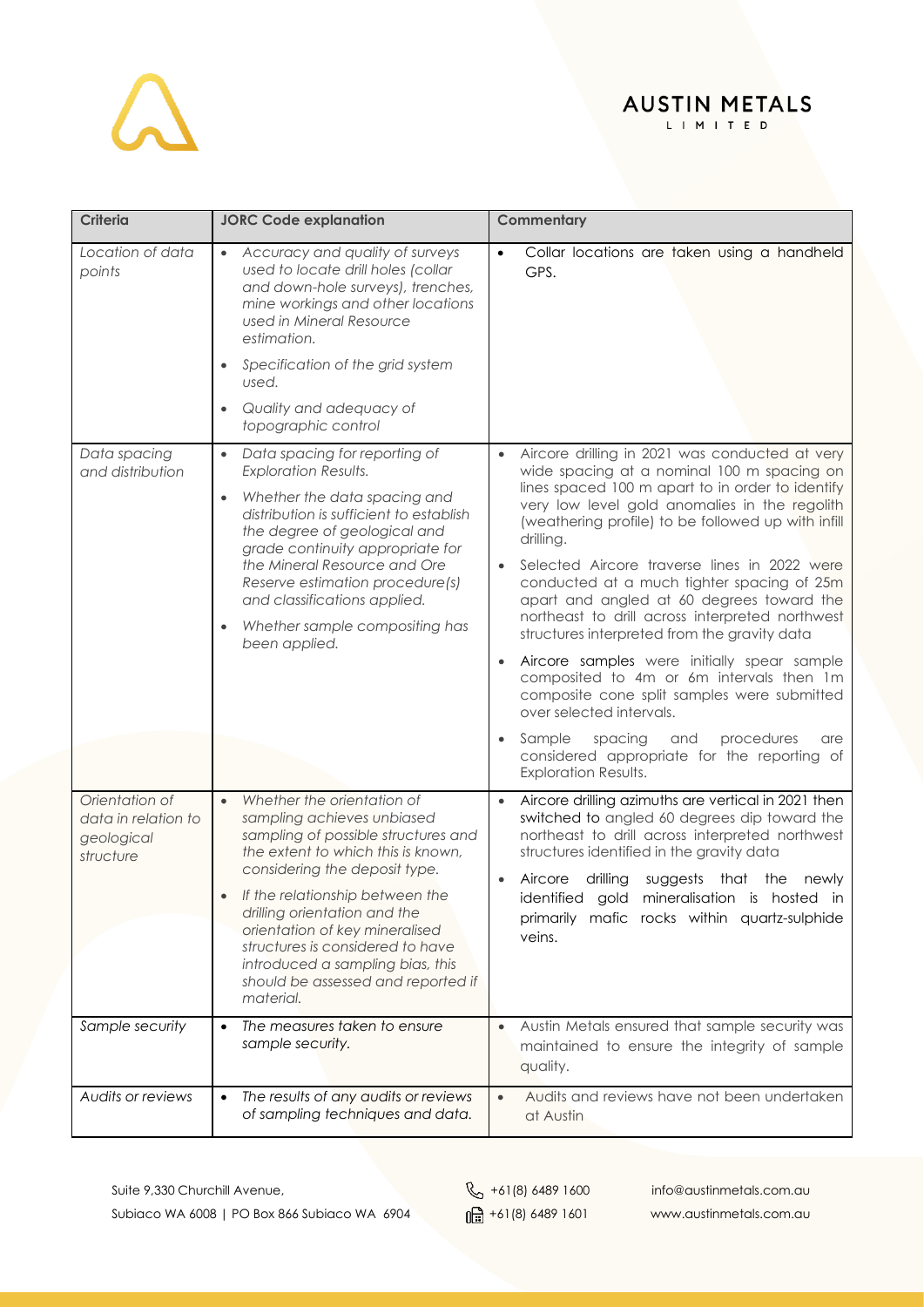

#### **AUSTIN METALS** L I M I T E D

#### **Section 2: Reporting of Exploration Results**

(Criteria listed in the preceding section also apply to this section.)

| <b>Criteria</b>                                  | <b>JORC Code explanation</b>                                                                                                                                                                                                                                                                                                                            | Commentary                                                                                                                                                                                                                                                                                                                                                                                                                                                                                             |
|--------------------------------------------------|---------------------------------------------------------------------------------------------------------------------------------------------------------------------------------------------------------------------------------------------------------------------------------------------------------------------------------------------------------|--------------------------------------------------------------------------------------------------------------------------------------------------------------------------------------------------------------------------------------------------------------------------------------------------------------------------------------------------------------------------------------------------------------------------------------------------------------------------------------------------------|
| Mineral<br>tenement and<br>land tenure<br>status | Type, reference name/number,<br>location and ownership<br>including agreements or<br>material issues with third parties<br>such as joint ventures,<br>partnerships, overriding<br>royalties, native title interests,<br>historical sites, wilderness or<br>national park and<br>environmental settings.<br>The security of the tenure held<br>$\bullet$ | The Austin Project, located 45 km north of Mt<br>$\bullet$<br>Magnet, comprises one granted mining license<br>M21/154, three granted exploration licenses<br>E58/510, E58/543 and E21/201 and one granted<br>prospecting license P21/716 that are currently held<br>by Gardner Mining Pty Ltd. Austin Metals Limited<br>has exercised an option to purchase 80% of the<br>Austin Project licenses. Austin Metals is not aware of<br>any Native Title on the Austin Project.                            |
|                                                  | at the time of reporting along<br>with any known impediments<br>to obtaining a license to<br>operate in the area.                                                                                                                                                                                                                                       |                                                                                                                                                                                                                                                                                                                                                                                                                                                                                                        |
| <b>Exploration done</b><br>by other parties      | Acknowledgment and<br>$\bullet$<br>appraisal of exploration by<br>other parties.                                                                                                                                                                                                                                                                        | Drilling has never been completed by previous<br>$\bullet$<br>explorers in the Shadow Prospect Area.                                                                                                                                                                                                                                                                                                                                                                                                   |
| Geology                                          | Deposit type, geological<br>$\bullet$<br>setting and style of<br>mineralisation.                                                                                                                                                                                                                                                                        | The geology comprises typical Archean Yilgarn<br>$\bullet$<br>greenstone belt lithologies and granitic intrusives.<br>The mineralisation style is typical Archean orogenic-<br>style lode gold deposits that are strongly structurally<br>controlled. Mineralisation style on the project is<br>interpreted to be similar to the mineralisation at the<br>Break of Day group of deposits including the<br>Starlight discovery (Musgrave Minerals) and also the<br>Great Fingall gold deposit near Cue. |
| Drill hole<br>Information                        | A summary of all information<br>$\bullet$<br>material to the understanding<br>of the exploration results<br>including a tabulation of the<br>following information for all<br><b>Material drill holes:</b>                                                                                                                                              | Summary tables of drill hole information for all<br>$\bullet$<br>projects are included in the body of the<br>announcement                                                                                                                                                                                                                                                                                                                                                                              |
|                                                  | easting and northing of the<br>$\circ$<br>drill hole collar<br>elevation or RL (Reduced<br>$\circ$<br>Level – elevation above sea<br>level in metres) of the drill                                                                                                                                                                                      |                                                                                                                                                                                                                                                                                                                                                                                                                                                                                                        |
|                                                  | hole collar<br>dip and azimuth of the hole<br>$\circ$<br>down hole length and<br>$\circ$                                                                                                                                                                                                                                                                |                                                                                                                                                                                                                                                                                                                                                                                                                                                                                                        |

Suite 9,330 Churchill Avenue, et al. (8) 4489 1600 info@austinmetals.com.au com.au Subiaco WA 6008 | PO Box 866 Subiaco WA 6904  $\frac{1}{\ln 1}$  +61(8) 6489 1601 www.austinmetals.com.au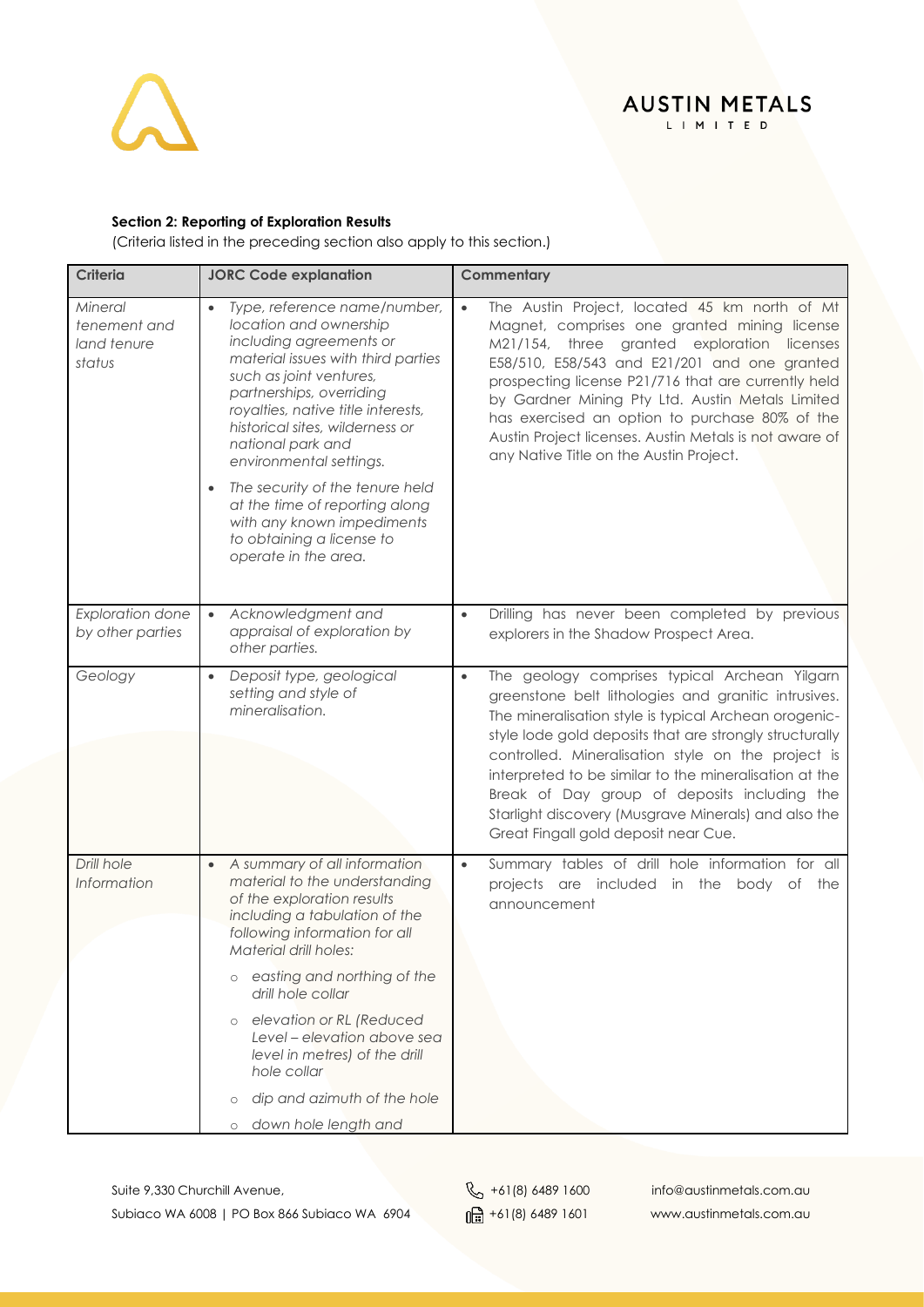#### **AUSTIN METALS** L I M I T E D

**Criteria JORC Code explanation Commentary** *interception depth* o *hole length.* • *If the exclusion of this information is justified on the basis that the information is not Material and this exclusion does not detract from the understanding of the report, the Competent Person should clearly explain why this is the case. Data aggregation methods* • *In reporting Exploration Results, weighting averaging techniques, maximum and/or minimum grade truncations (eg cutting of high grades) and cut-off grades are usually Material and should be stated.* • *Where aggregate intercepts incorporate short lengths of high grade results and longer lengths of low grade results, the procedure used for such aggregation should be stated and some typical examples of such aggregations should be shown in detail.* • *The assumptions used for any reporting of metal equivalent values should be clearly stated.* • Composite assays reported for the Austin Project are reported at cut-off grades of between 0.05, 0.1, 0.2 and 0.5 g/t Au. *Relationship between mineralisation widths and intercept lengths* • *These relationships are particularly important in the reporting of Exploration Results.* • *If the geometry of the mineralisation with respect to the drill hole angle is known, its nature should be reported.* • *If it is not known and only the down hole lengths are reported, there should be a clear statement to this effect (eg 'down hole length, true width not known').* The true width of mineralisation has not yet been verified at Austin Project. • Additional drilling will be required to properly assess the true thickness of mineralised structures. *Diagrams* • *Appropriate maps and sections (with scales) and tabulations of intercepts should be included for any significant discovery*  See relevant maps in the body of this announcement.